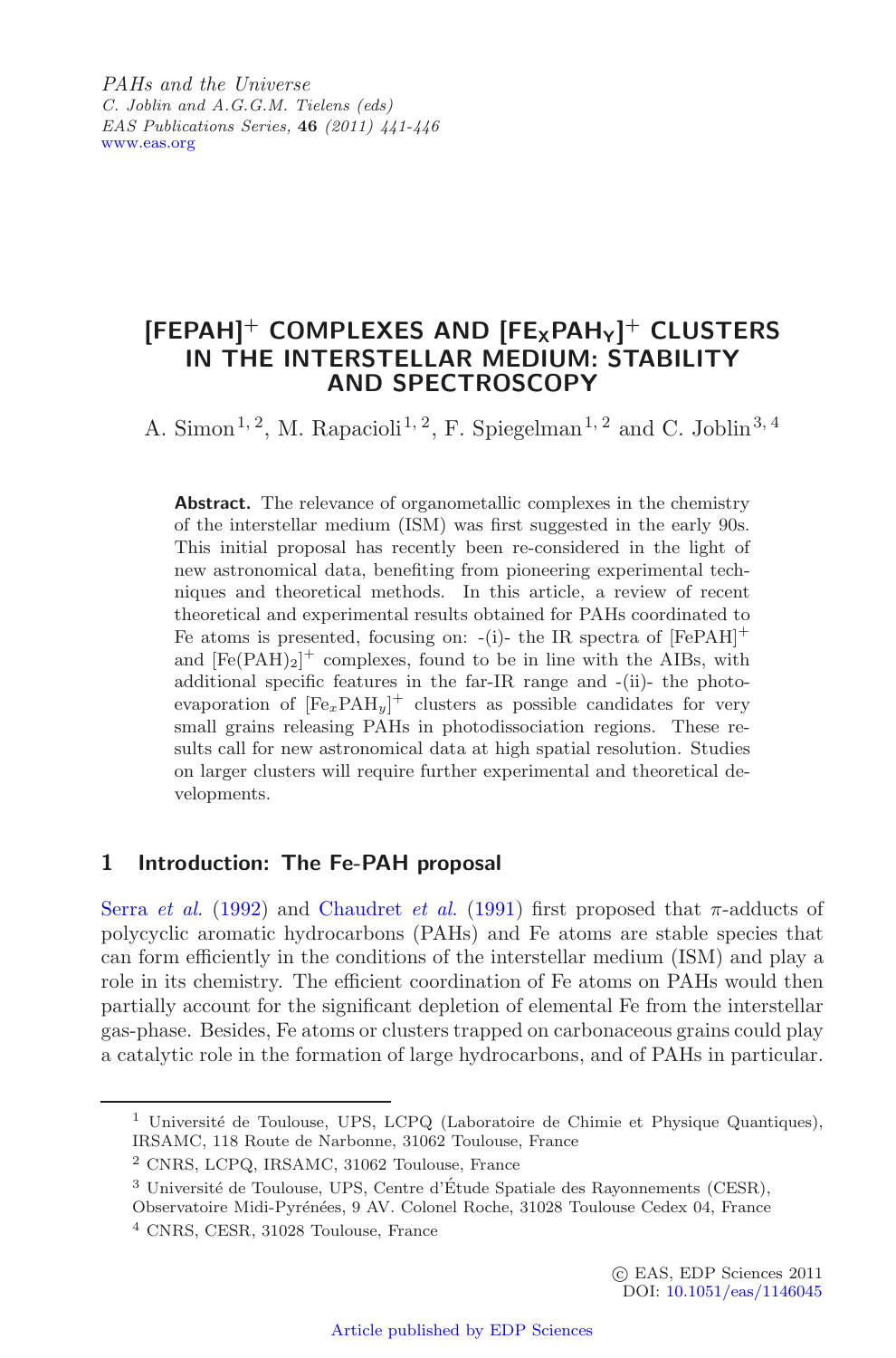This inital proposal opened a new class of species to be considered and motivated at the time a few experimental [\(Marty 1996](#page-5-2); [Marty](#page-5-3) *et al.* [1996](#page-5-3)) and theoretical [\(Klotz](#page-5-4) *et al.* [1995](#page-5-4)) studies, along with astrophysical modeling [\(Marty](#page-5-5) *et al.* [1994](#page-5-5); [Ristorcelli & Klotz 1997](#page-5-6)).

It has recently been reconsidered in the new astrophysical context *e*.*g*.:

 $-(i)$ - the search for the carriers of the blue component of the 6.2  $\mu$ m aromatic infrared band (AIB) assigned to PAH-derived species [\(Peeters](#page-5-7) *et al.* [2002\)](#page-5-7) such as substituted PAHs like PANHs<sup>+</sup>*/*0*/<sup>−</sup>* [\(Bauschlicher](#page-5-8) *et al.* [2009](#page-5-8); [Hudgins](#page-5-9) *et al.* [2005\)](#page-5-9), or PAHs coordinated to an heteroatom such as Mg [\(Bauschlicher 2009](#page-5-10); [Bauschlicher & Ricca 2009](#page-5-11)), Si [\(Joalland](#page-5-12) *et al.* [2010,](#page-5-12) [2009](#page-5-13)) or Fe [\(Simon & Joblin](#page-5-14) [2007,](#page-5-14) [2010\)](#page-5-15).

-(ii)- the search for candidates for the VSGs located in molecular clouds and shown to release PAH molecules at the surface of the cloud (Rapacioli, see elsewhere in this volume): the presence of heteroatoms like Fe (or Si) could stabilize PAH clusters, that are possible candidates for these VSGs [\(Rapacioli](#page-5-16) *et al.* [2005\)](#page-5-16). The experimental study, coupled with theoretical modeling, of the photostability of  $[Fe<sub>x</sub>PAH<sub>y</sub>]$ <sup>+</sup> clusters in the conditions of the ISM, indeed shows that such clusters can be good candidates for these VSGs [\(Simon & Joblin 2009](#page-5-17)).

# **2 Stability of [FePAH]<sup>+</sup> and [FexPAHy] + in the ISM**

Calculations based on Density Functional Theory (DFT) show that [FePAH]<sup>+</sup> complexes are intrinsically more stable than  $[FePAH]$ <sup>0</sup> complexes due to larger Fe-PAH binding energies,  $e.g. \sim 2.5$  eV for [FePAH]<sup>+</sup> complexes *vs*.  $\sim 0.6$  eV for  $[FePAH]^{0}$  complexes [\(Simon & Joblin 2007\)](#page-5-14). They are thus more likely to survive in the conditions of the ISM than their neutral counterparts.  $[FeC<sub>24</sub>H<sub>12</sub>]$ <sup>+</sup> and  $[Fe_x(C_{24}H_{12})_2]^+$  (x=1,4) complexes were formed in the PIRENEA set-up, a cold ion trap dedicated to astrochemistry [\(Simon & Joblin 2009\)](#page-5-17). Interestingly, complexes with dehydrogenated coronene also form when the number of Fe atoms reaches 3, suggesting the occurence of intramolecular organometallic reactions. Each  $[FeC_{24}H_{12}]^+$  and  $[Fe_x(C_{24}H_{12})_2]^+$  (x=1,3) was isolated and photodissociated under soft irradiation conditions. The major dissociation pathway is a sequential loss of Fe atoms from  $[Fe_3(C_{24}H_{12})_2]^+$  and  $[Fe_2(C_{24}H_{12})_2]^+$  to lead to  $[Fe(C_{24}H_{12})_2]^+$  that loses one coronene molecule under further irradiation. The smallest complex  $[FeC_{24}H_{12}]^+$  then loses Fe, leaving  $[C_{24}H_{12}]^+$  as the final charged photofragment. The stochiometry of these  $[Fe_x(C_{24}H_{12})_2]^+$  complexes and their dissociation sequence make them good candidates for the VSGs mentioned in the previous section. The photodissociation kinetics of the smallest complex  $[FeC_{24}H_{12}]^+$  was simulated using a Monte Carlo kinetic model in order to retrieve, from the fit of the experimental points, data such as the dissociation pre-exponential factor  $A_d = 10^{12} \text{ s}^{-1}$  and the mean internal energy at dissociation ( $\langle U_d \rangle_{min}$  ∼ 5 eV). These data can now be inserted into astrochemical models.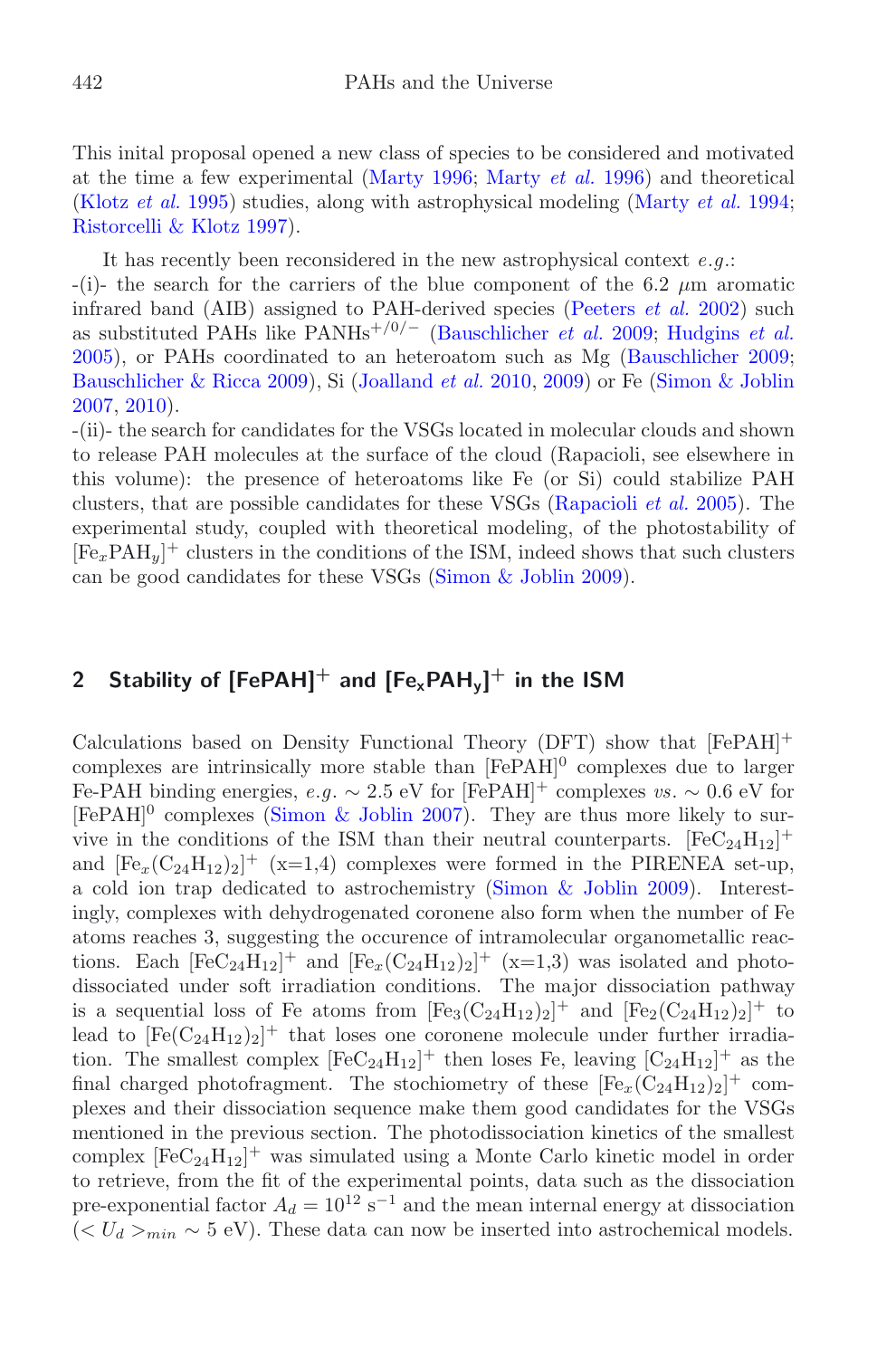## **3 Mid- and far-IR features of [FePAH]<sup>+</sup> and [Fe(PAH)2] + complexes**

The AIBs are emission features from UV-excited species. Anharmonic effects are therefore expected to play an important role in these spectra. A laboratory approach to study these effects is to perform infrared multiple photon dissociation (IRMPD) spectroscopy experiments (Oomens, see elsewhere in this volume). This technique was applied to  $[FeX_{1,2}]^+$  complexes with small PAHs  $(X=C_6H_6, C_{10}H_8,$  $C_{13}H_{10}$  [\(Szczepanski](#page-5-18) *et al.* [2006\)](#page-5-18)) and to  $[YFeC_{24}H_{12}]^+$  heterogeneous complexes  $(Y=C_5H_5, C_5(CH_3)$ <sub>5</sub> [\(Simon](#page-5-19) *et al.* [2008](#page-5-19))). To our knowledge, no IRMPD experiments have been performed yet on [Fe*x*PAH*y*] <sup>+</sup> complexes with large PAHs, the production and dissociation of these species being challenging tasks. Infrared (IR) spectra of neutral FePAH complexes were recorded in cold rare-gas matrices [\(Elustondo](#page-5-20) *et al.* [1999;](#page-5-20) [Wang](#page-5-21) *et al.* [2007](#page-5-21)). All laboratory spectra have been compared with calculated harmonic IR spectra obtained at the DFT level and the calculations have been extended to larger systems [\(Simon & Joblin 2010](#page-5-15)). These calculations remain the most straightforward approach to test the contribution of various PAH-derived species to the AIBs.

#### 3.1 Harmonic spectra

Using DFT calculations, we found that the  $\pi$ -coordination of an Fe atom on an individual PAH<sup>+</sup> leads to a collapse of the band intensity in the 6.2  $\mu$ m region – where the CC stretching modes ( $\nu_{CC}$ ) are located – with respect to the 11.2  $\mu$ m region – where the intense C-H out-of-plane bending modes  $(\gamma_{CH})$  are found. A blueshift of the  $\nu_{CC}$  band and a slight redshift of the  $\gamma_{CH}$  band upon coordination of an Fe atom were also put foward [\(Simon & Joblin 2007](#page-5-14)). Considering a mixture of cationic PAHs ranging from pyrene  $C_{16}H_{10}$  to circumcoronene  $C_{54}H_{18}$  (Simon & Joblin [2010\)](#page-5-15), the  $\pi$ -coordination of an Fe atom was shown to lead to:

 $-(i)$ - an increase of the intensity ratio of the C-H stretching ( $\nu_{CH}$  at  $3.25\pm0.01 \,\mu m$ ) and  $\gamma_{CH}$  bands with respect to the intense  $\nu_{CC}$  band, and shifts of the  $\nu_{CC}$  and  $\gamma_{CH}$  band positions (−0.1  $\mu$ m and +0.04  $\mu$ m respectively), with characteristic profiles displaying a steep blue rise and an extended red tail,

-(ii)- the occurence of many new bands in the far-IR range. Some vibrational modes of the PAH skeleton are indeed activated due to symmetry reduction and new modes involving the motion of the Fe atom appear. In particular, an accumulation point due to the activation of the Fe-PAH stretching mode is observed at  $\sim$ 40 µm. This range is thus suggested to contain the spectral fingerprint for the presence of  $[M-PAH]$ <sup>+</sup> (M=Fe, Si, Mg) complexes in the ISM. Additional features in the  $[60-300] \mu m$  range were also found for complexes with large PAHs.

 $[Fe(PAH)_2]^+$  were shown to be stable in low-temperature and low-pressure conditions (Simon  $&$  Joblin 2009). The harmonic spectra of mixtures of homogeneous  $[Fe(PAH)_2]^+$  and heterogeneous  $[(C_{66}H_{20})FePAH]^+$  for 6 compact PAHs ranging from pyrene  $(C_{16}H_{10})$  to circumovalene  $(C_{66}H_{20})$ , were computed at the DFT level of theory (Fig. [1\)](#page-3-0). Both mid-IR spectra present very similar features, making them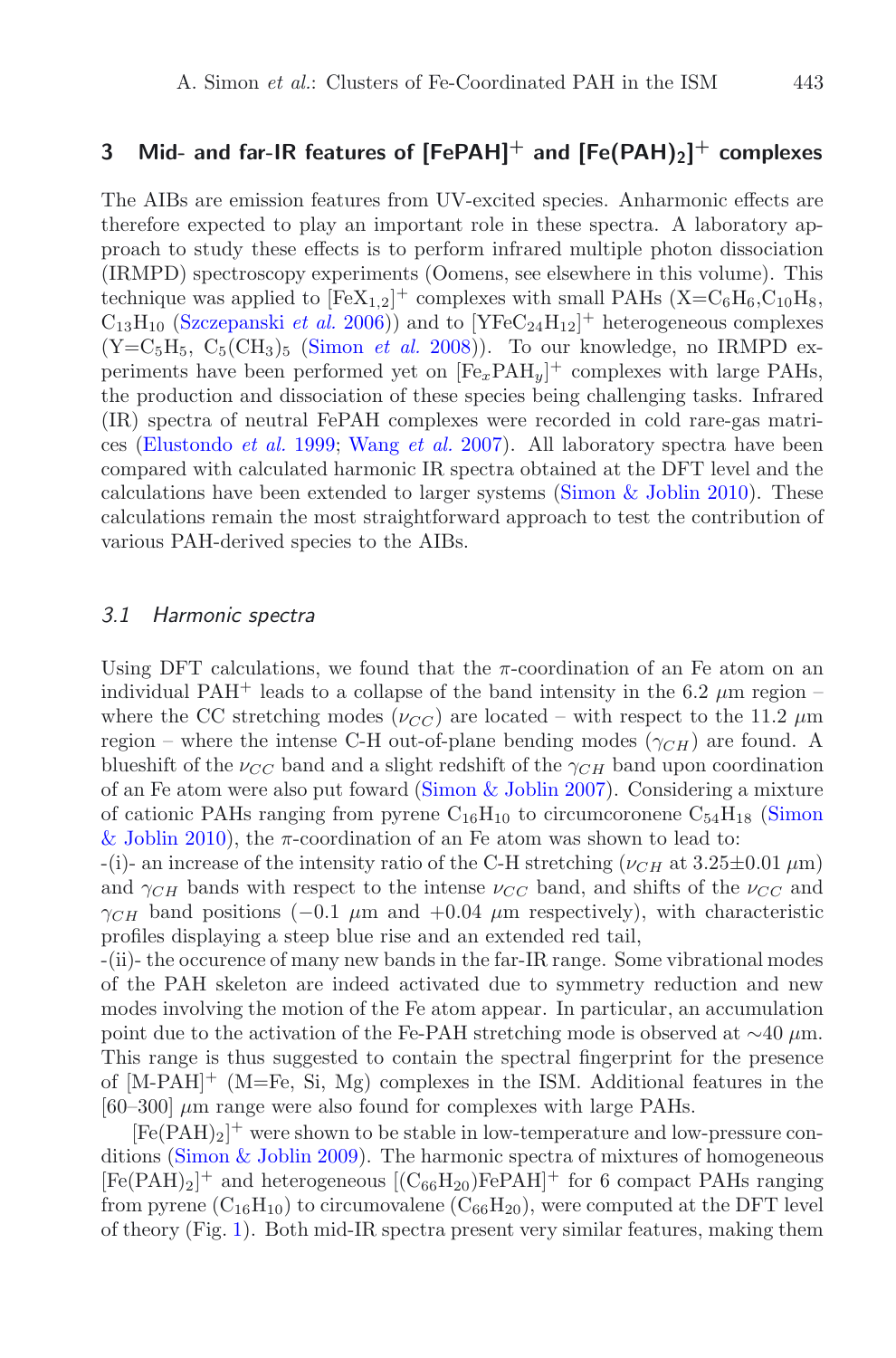a prototype for  $[Fe(PAH)_2]^+$  complexes with large PAHs. The 6–9  $\mu$ m region differs from that of  $[FePAH]^{+}$  complexes [\(Simon & Joblin 2010](#page-5-15)), with an enhanced intensity of the 7.38  $\mu$ m band in particular. The intensity of the 3.25  $\mu$ m band is also considerably enhanced with respect to that of the  $\gamma_{CH}$  and  $\nu_{CG}$  bands. In the far-IR range, bands with reasonable intensities appear at  $\sim$  30 and 100 μm. They are assigned respectively to the Fe-PAH stretching mode coupled to PAH-skeleton deformations, and to the Fe motion parallel to the PAH surface [\(Simon & Joblin](#page-5-22), in preparation).

The mid-IR spectra of  $[Fe(PAH)_x]^+$  (x=1,2) are found to be good candidates to account for both positions and profiles of the AIBs. Their rich far-IR spectra call for new astronomical data from space missions such as the Herschel Space Observatory and the future SPICA telescope, that can probe this spectral range with an increased sensitivity.

<span id="page-3-0"></span>

**Fig. 1.** *Left:* computed mid-IR harmonic spectra of mixtures of  $[Fe(PAH)_2]^+$  (red) and  $[Ca_1H_{12}]$   $[Fe_2H_{21}]$   $[Fe_3H_{21}]$   $[Fe_4H_{21}]$   $[Fe_4H_{21}]$   $[Fe_4H_{21}]$   $[Fe_4H_{21}]$   $[Fe_4H_{21}]$   $[Fe_4H_{21}]$   $[Fe_4H_{21}]$   $[Fe_4H_{21}]$   $[$  $[(\text{C}_{66}\text{H}_{20})\text{FePAH}]^+$  (blue) complexes. *Right*: stable structure of  $[\text{Fe}(\text{C}_{66}\text{H}_{20})_2]^+$  obtained<br>at the DET lovel of theory. at the DFT level of theory.

## 3.2 Anharmonic effects on the mid-IR spectra of  $[FePAH]^{+}$

The anharmonic effects in the mid-IR spectra of various PAH,  $PAH^+$  and  $[SiPAH]^+$ complexes were obtained from classical molecular dynamics (MD) simulations [\(Joalland](#page-5-12) *et al.* [2010\)](#page-5-12) on a potential energy surface described at the DFTB (Density Functional Tight Binding) level of theory [\(Elstner](#page-5-23) *et al.* [1998\)](#page-5-23). Using a similar approach, we performed a comparative study of the anharmonic effects on the IR spectra of  $[FeC_{24}H_{12}]^+$  and  $[C_{24}H_{12}]^+$  [\(Simon](#page-5-24) *et al.* [submitted](#page-5-24)), showing in particular that:

 $-(i)$ - the anharmonicity of the  $\gamma_{CH}$  band is decreased upon coordination of an Fe atom, resulting in the merging of the  $\gamma_{CH}$  bands of  $[FeC_{24}H_{12}]^+$  and  $[C_{24}H_{12}]^+$ at  $\sim$  700 K (Fig. [2\)](#page-4-0),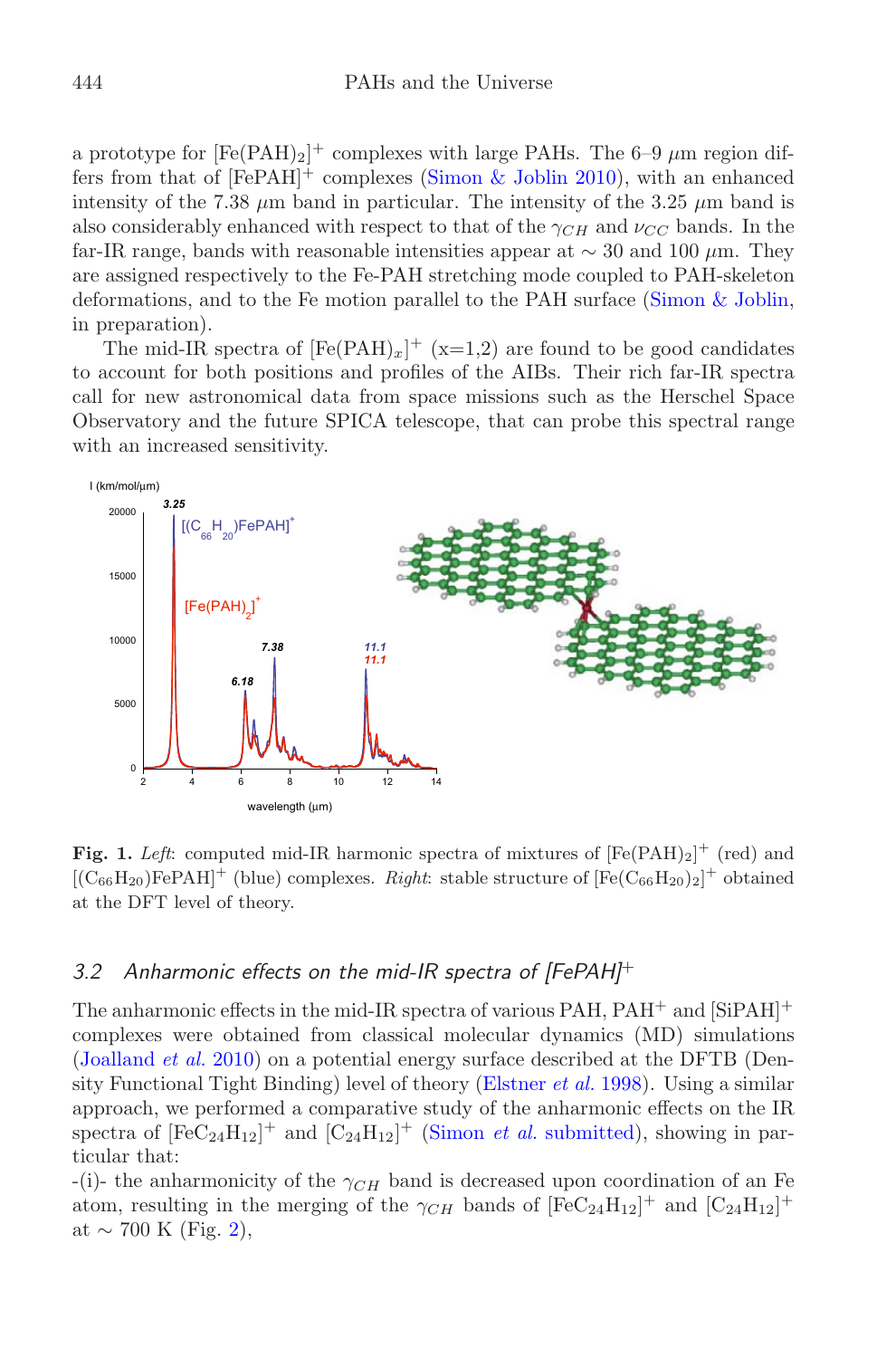$-(ii)$ - the anharmonicity of the  $\nu_{CC}$  band is also decreased, enhancing the blueshift of the  $\nu_{CC}$  band of  $[FeC_{24}H_{12}]^+$  with respect to that of  $[C_{24}H_{12}]^+$ .

The band positions were shown to have a linear dependence on temperature. Extrapolating these dependences to the mixture of  $[FePAH]^{+}$  complexes with large PAHs studied by [Simon & Joblin](#page-5-15) [\(2010\)](#page-5-15), we found that the  $\gamma_{CH}$  band shifts from 11.02  $\mu$ m at 0 K to 11.23  $\mu$ m at 800 K whereas the  $\nu_{CC}$  band shifts from 6.16  $\mu$ m to 6.31  $\mu$ m. These results show that the assignment of the 6.2 *vs*. 6.3  $\mu$ m components of the AIBs should be done with caution.

MD simulations also show that the diffusion of the Fe atom on the  $\left[\mathrm{C}_{24}\mathrm{H}_{12}\right]^+$  surface is observed at T  $\sim$  850 K, *e.g.* for an energy excess of  $\sim$  4 eV, which is below the dissociation energy determined to be 5 eV (*cf.* Sect. 2). This DFTB/MD method also allows us to probe high-temperature chemistry and will be used for reactivity studies in a very near future.

<span id="page-4-0"></span>

**Fig. 2.** *Left*: DFTB/MD simulated anharmonic IR spectra (zoom on the CH out-of-plane bending mode  $\gamma_{CH}$ ) of  $[FeC_{24}H_{12}]^+$  (red) and  $[C_{24}H_{12}]^{0/+}$  (green/black). *Right*: most stable structure of  $[FeC_{24}H_{12}]^+$  obtained at the DFT level of theory.

### **4 Conclusions and future work**

The computed harmonic mid-IR spectra of  $[FePAH]^+$  and  $[Fe(PAH)_2]^+$  complexes with large PAHs show that these species could contribute to the AIBs. The far-IR spectra of these complexes present specific features that need to be searched for in astronomical spectra. Experimental results show that  $[Fe_xPAH_y]^{+}$  complexes are likely candidates for astronomical VSGs releasing PAHs at the surface of molecular clouds. These studies have benefited from recent experimental and theoretical developments that will be pursued to improve our knowledge of larger clusters. Future work will include the study of the stability and spectroscopy of complexes of Fe atoms with dehydrogenated PAHs and the investigation of the role of FePAH complexes in the formation of  $H_2$ .